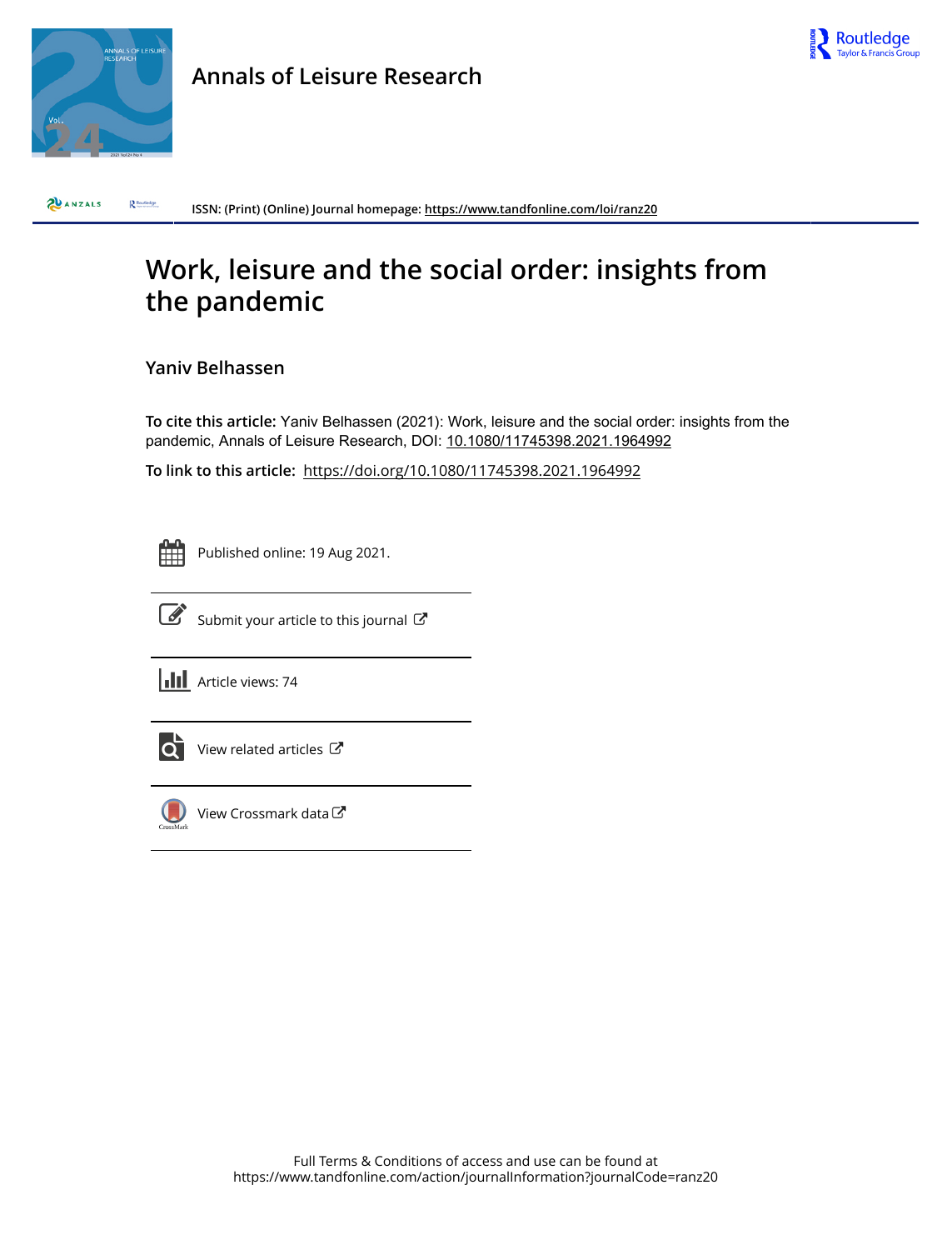#### **NOTE**

Routledae Taylor & Francis Group

Check for updates

## Work, leisure and the social order: insights from the pandemic

#### Yaniv Belhassen

Department of Hotel & Tourism Management, Ben-Gurion University of the Negev, Israel

#### **ABSTRACT**

Regardless of one's perspective on the relationship between paid work, leisure, and social order, it is widely accepted that paid work is a central activity in light of which one may examine this linkage. There are rare cases in which the freedom associated with leisure choices explicitly challenges the existing social order and the values on which it is founded. Types of leisure that are not in harmony with the core values of society have been discussed under the conceptual category of deviant leisure. Inspired by previous work on leisure and the social order, as well as by some observations on Israeli society during the pandemic, this paper offers some reflections on the possible theoretical contribution of the concept of deviant leisure to the study of the interconnection between work, leisure, and the social order.

ARTICLE HISTORY

Received 31 January 2021 Accepted 11 July 2021

**KEYWORDS** Deviant behaviour; norms; resistance; politics; Israel

<span id="page-1-4"></span><span id="page-1-3"></span><span id="page-1-2"></span><span id="page-1-1"></span><span id="page-1-0"></span>The concept of leisure is associated mostly with the cultivation of the body and the mind based on relatively free choice, in contrast to work and errands. Therefore, many definitions of leisure as a way of measuring time, as an activity, or as a state of mind are derived largely from a perception of work as a central activity, in light of which leisure should be understood. This is even more evident in a consumer society, in which the social order relies partly on the ability to spend money and engage in leisure activities. Consequently, leisure activities can be considered a promising means of preserving the primacy of work over leisure. This approach is reflected in classical studies of leisure, such as that of Veblen [\(1899\)](#page-7-0) on the 'leisure class,' which distinguishes itself through ostentatious leisure pursuits, or in Stebbins' research on serious and casual leisure [\(1992\)](#page-7-1). At the same time, there are rare cases in which the freedom associated with leisure challenges the existing social order and the values on which it is founded. In an insightful chapter dedicated to the role of deviant leisure in society, Rojek ([1999](#page-7-2)) concluded that deviant behaviours in society usually emerge in leisure time, and that deviant leisure plays an important role in socio-political change. This body of literature that integrates the concepts of leisure and social order has yielded useful concepts, such as 'civil leisure' (Mair [2002](#page-6-0)), 'pleasure politics' (Sharpe [2008](#page-7-3)), 'pleasure citizen' (Riley, Morey, and Griffin [2010\)](#page-7-4), and 'leisure as resistance' (Gilchrist and Ravenscroft [2013\)](#page-6-1), which seek to capture the political aspect of leisure, practically and epistemologically. Viewing some leisure practices as forms of resistance recognizes their potential to serve as a critical arena in society to express discontent, act out, and empower individuals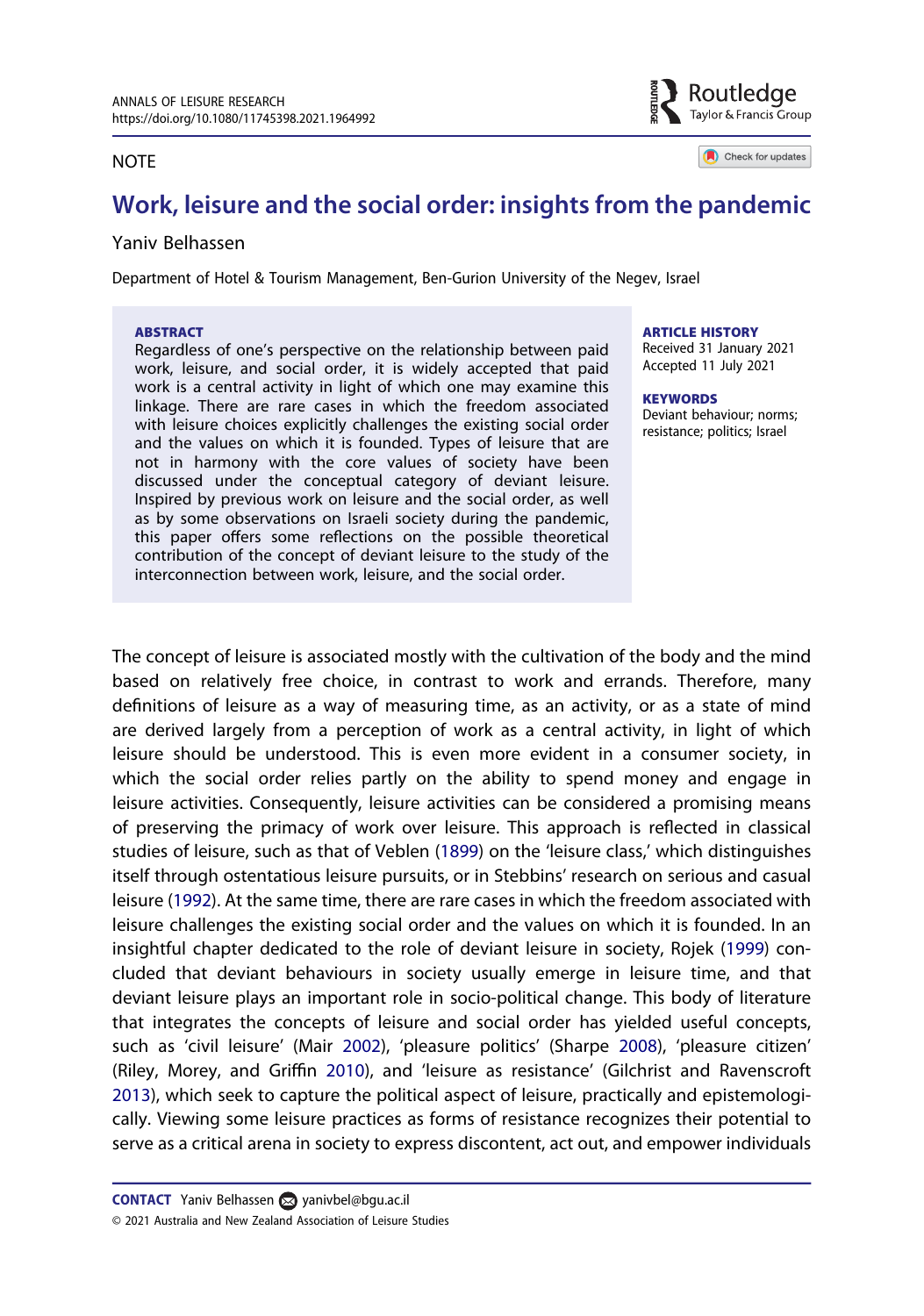<span id="page-2-9"></span>(Mair [2002;](#page-6-0) Shaw [2001](#page-7-5); Wheaton [2007](#page-7-6)). Inspired by participant observations in Israeli society during the pandemic, the current essay follows this direction by highlighting the usefulness of the deviant leisure perspective in studying the connection between paid work, leisure, and the social order. I ask: In what ways can the study of deviant leisure inform our understanding of the relationship between paid work, leisure, and the social order? I assume that the lockdowns and curfews imposed by the government during the COVID-19 pandemic created a unique social environment for investigating this question.

<span id="page-2-11"></span><span id="page-2-7"></span><span id="page-2-4"></span><span id="page-2-3"></span><span id="page-2-1"></span>Much of the scholarship about deviant leisure has relied on labelling analysis which holds that research on the labelling of an individual as deviant should focus on analyzing the social context in which that individual is labelled as deviant, and less on the activity itself (Becker [1973\)](#page-6-2). In this context, deviant leisure is usually examined as an outcome of the unique characteristics of places, such as nude beaches and men's clubs, in which the norms that govern mainstream society are loosened (Clarke and Critcher [1985;](#page-6-3) Clinard and Meier [1998](#page-6-4)). Among the concepts associated with the study of deviant leisure are the notions of liminality and marginality of places (Shields [1992;](#page-7-7) Swain, Spracklen, and Lashua [2018](#page-7-8); Weinberg [1981\)](#page-7-9). Goffman's ([1967](#page-6-5)) study on unrestrained behaviours in urban commercial entertainment businesses, such as dancing clubs and casinos, also echoes this spatial perspective on deviant behaviour and leisure-related settings. As in the study of social deviance in the social sciences, two analytical approaches can be distinguished in the study of deviant leisure. The first is the situational approach, according to which deviation from the norm is possible because of the unique characteristics of leisure as a framework that allows engaging in unusual activities, such as spontaneous graffiti spraying, impulsive violent behaviours, or sporadic use of consciousness-altering substances, which is not part of one's lifestyle. By contrast, the subculture approach focuses on leisure activities associated with groups or communities on the fringes of society. Examples of this are communities that turned the use of consciousness-altering substances originating in native South-American culture, such as mescaline or ayahuasca, into a central component of their lifestyle (Labate, Cavnar, and Gearin [2017](#page-6-6)), parkour communities (Bavinton [2007\)](#page-6-7), or communities that adopted a non-normative sexual lifestyle, such as bondage, discipline, dominance and submission (BDSM) (Franklin-Reible [2006](#page-6-8)) or consensual non-monogamy (Sheff [2020](#page-7-10)). In these cases, the deviant activity creates a sense of affinity among participants by drawing attention to those values that constitute the collective identity of the deviant group.

<span id="page-2-12"></span><span id="page-2-10"></span><span id="page-2-8"></span><span id="page-2-6"></span><span id="page-2-5"></span><span id="page-2-2"></span><span id="page-2-0"></span>Arguably, the study of deviant behaviour tends to focus on negative aspects of nonconformity, such as addictive behaviours, social marginalization of individuals and groups, and so on. However, few scholars have examined positive deviance in the workplace and in leisure settings. In a conceptual paper on positive deviance in organizations, Spreitzer and Sonenshein define positive deviance as 'intentional behaviors that depart from the norms of a referent group in honorable ways' ([2004](#page-7-11), 828). In the study of athletes, this idea is discussed in relation to the over-adherence, or supraconformity, to social norms that can be found among bodybuilders or long-distance runners (Ewald and Jiobu [1985](#page-6-9)). Frequently, positive deviant behaviours in sport are encouraged through values such as sacrificing and subjugating and in common phrases used by coaches and the media, such as 'pay the price', 'play with pain,' and 'dedication to the game' (e.g. Blackshaw and Crabbe [2004](#page-6-10); Hughes and Coakley [1991](#page-6-11)). Despite the usage of the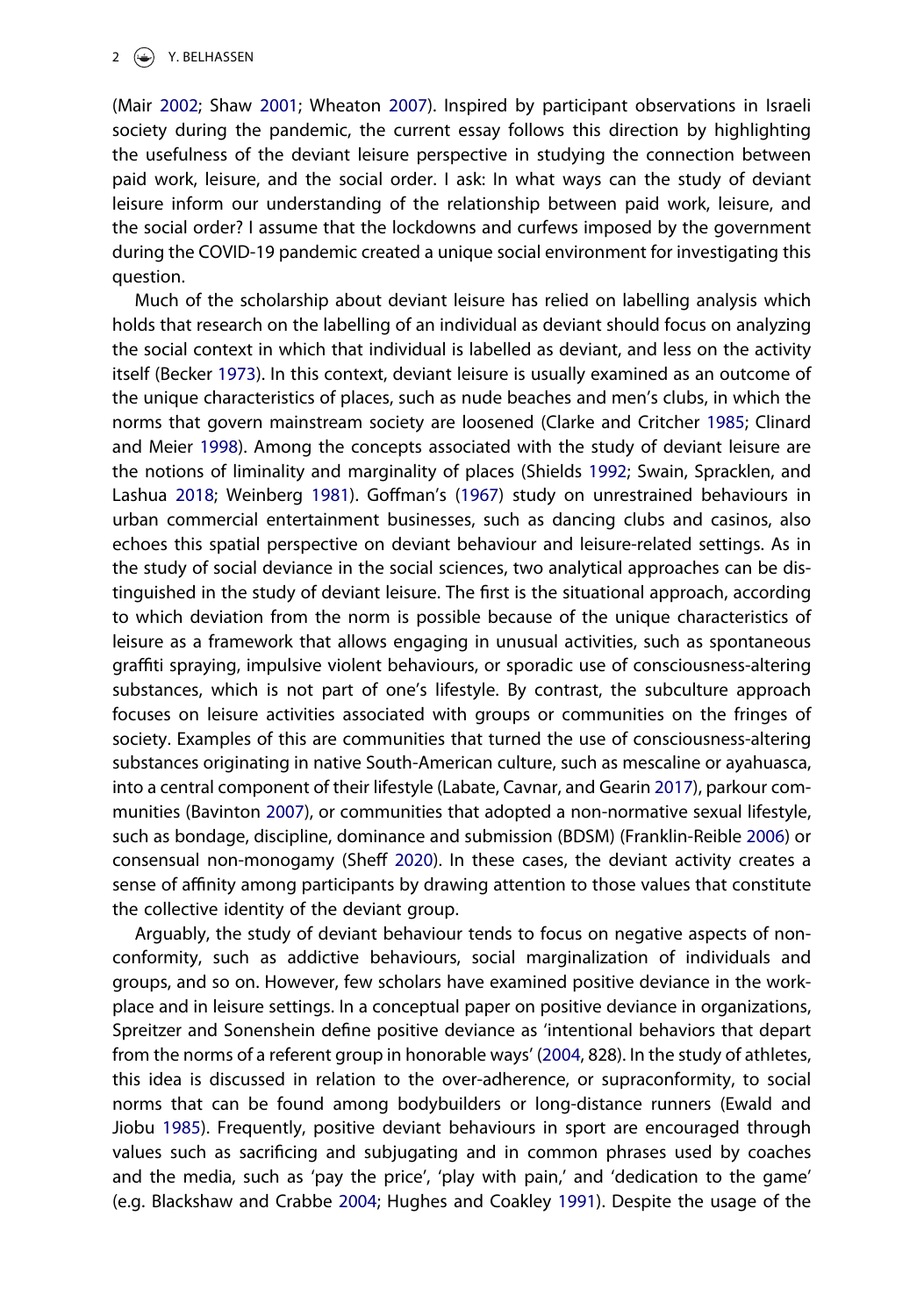word 'positive' to describe this abnormal behaviour, the ramifications of such unquestioned commitment to this value system (i.e. sport ethic) can be negative for the health of professional or amateur athletes.

An additional concept that is relevant to the arguments this essay seeks to advance is that of an 'alternative leisure class,' a term coined by Rojek ([1999](#page-7-2)), which refers to artists, nomads, and members of communes or other separatist groups, who express their dissatisfaction with the existing conditions of the society in which they live. Rojek ([1999](#page-7-2)) suggested that their leisure embodies their refusal to accept mainstream values, such as the perception of work and career as a central aspect of life, the heteronormative family as the desirable lifestyle, and consumerism as a symbolic language of individual and collective meaning-making. The unique lifestyle of the alternative leisure class expresses its opposition to the oppression and injustice inherent in the society in which its members live, which is somewhat similar to more recent findings on activists who share some other traits with this class (e.g. Mair [2002](#page-6-0); Riley, Morey, and Griffin [2010;](#page-7-4) Sharpe [2008\)](#page-7-3). From a functionalist perspective on the study of deviance, this group can be considered a stabilizing social factor precisely because of its anomalies, as it marks the normative boundaries of the mainstream. From a poststructuralist view, based on the Foucauldian notion of the fluid and fragmented nature of social power, members of this class, regardless of their marginal position in society, exercise their power through leisure activities and may affect the social order (Rose [2000;](#page-7-12) Shogun [2002](#page-7-13)).

<span id="page-3-6"></span><span id="page-3-2"></span>My first insight is that crises, such as the one caused by the pandemic, which for many has upset the balance between leisure and paid work, are likely to turn the unusual lifestyles of members of the alternative leisure class into an inspiration. According to the Israeli Central Bureau of Statistics, the unemployment rate in February 2021 stood at about 14%, compared to only 3.9% before the pandemic, in February 2020 (CBS [2021](#page-6-12)). Furthermore, the number of employed people working from home also increased dramatically. Arguably, such changes in the lives of so many people may cause individuals in the mainstream to observe the alternative lifestyles of members of the alternative leisure class and the criticism of the norms they express from a position of eagerness, while seeking the kind of social change that economic crises spur in mainstream values and culture. Recall the past influence and involvement of members of the alternative leisure class in protests as expressed, for example, in the art that grew out of the Occupy Wall Street movement (Gilchrist and Ravenscroft [2013\)](#page-6-1), in the role of punk music in protests in Russia (Aizman [2019\)](#page-6-13) and, more broadly, in the increasing role of creativity and the aesthetics in social protests and struggles (Barnard [2004;](#page-6-14) McGarry et al. [2019\)](#page-6-15).

<span id="page-3-5"></span><span id="page-3-4"></span><span id="page-3-3"></span><span id="page-3-1"></span><span id="page-3-0"></span>My second insight is that the abrupt changes in the social order affect our leisure preferences, making us more prone to deviant leisure practices. This insight is inspired by growing empirical findings about the rise of deviant leisure activities during the pandemic (see also, Cherkasova [2020\)](#page-6-16). For example, the European Monitoring Center for Drugs and Drug Addiction (EMCDDA [2020\)](#page-6-17) has recently reported a shortage of cannabis at the retail level in some countries during lockdowns caused by the COVID-19 pandemic. Pornhub, a popular pornography website, has reported a sharp increase in pornography use in several countries (Mestre-Bach, Blycker, and Potenza [2020\)](#page-6-18). It is reasonable to argue that it is the change in the balance between work and leisure that has affected leisure behaviours in these cases. This somehow contradicts the implicit premise of the concepts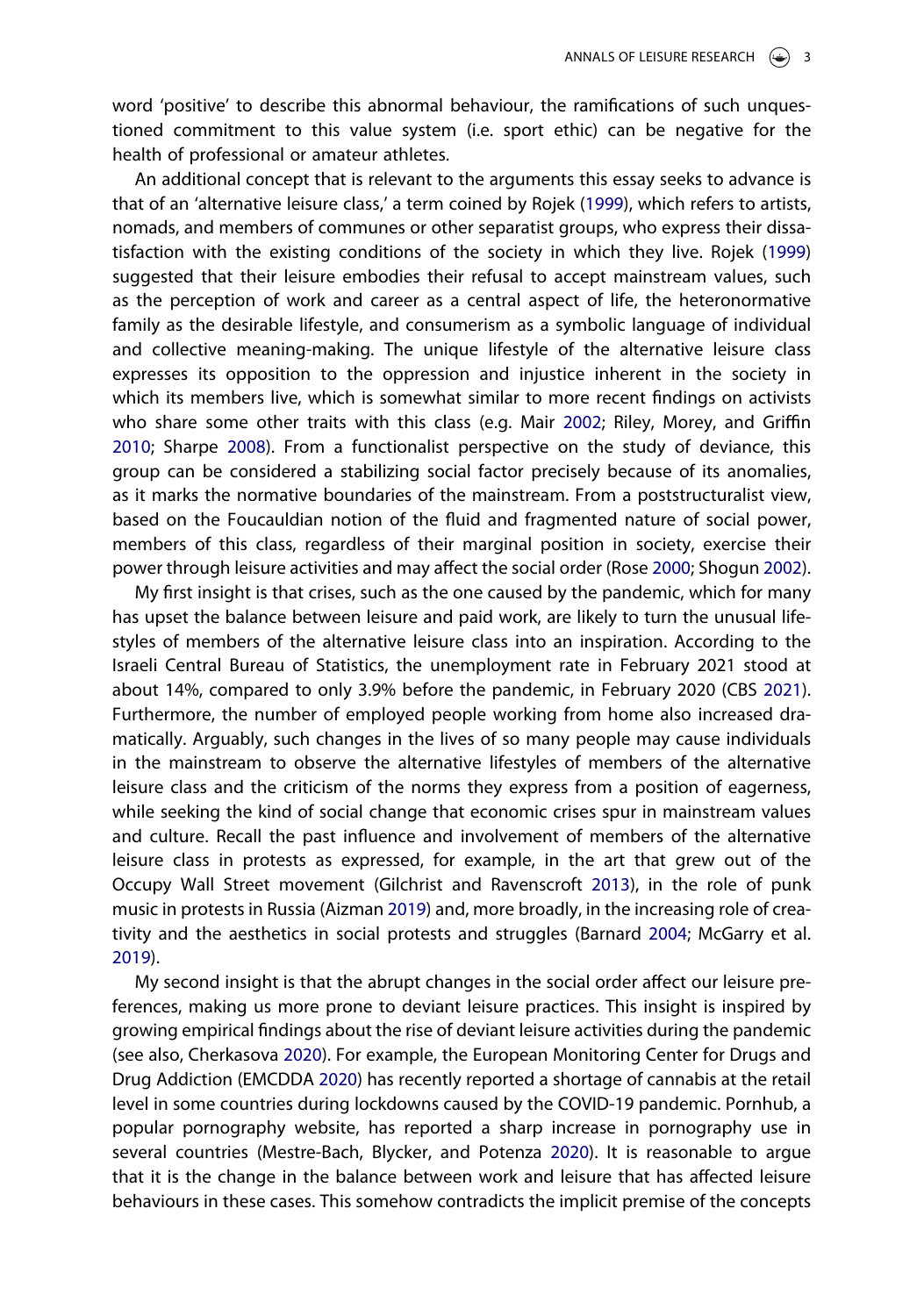of 'civil leisure' and 'leisure as a resistance,' according to which individuals ask to change the social order through their engagement in what can be seen as deviant leisure practices. Arguably, the difference between these two epitomes of deviant behaviours during the pandemic—addiction and activism—can be understood in light of psychsociological factors, such as participants' locus of control, participants' socialization before and during the crisis, and the various constraints that affect our leisure preferences (Stebbins [2005\)](#page-7-14).

<span id="page-4-2"></span>My third insight that has emerged from my observation of changes resulting from the current pandemic derives from observations on the role of illegal parties and concert held in Israel during the various lockdowns, curfews, and restrictions on gatherings imposed by the authorities. These illegal pockets of celebration suggest a new reading of partygoing as a form of protest. Similarly to 'civil leisure' (Mair [2002\)](#page-6-0), 'pleasure politics' (Sharpe [2008](#page-7-3)), 'pleasure citizen' (Riley, Morey, and Griffin [2010\)](#page-7-4), and 'leisure as resistance' (Gilchrist and Ravenscroft [2013\)](#page-6-1), these events can be regarded as an integral part of a political act. Yet, as opposed to these examples, the political action was only a secondary goal. In other words, attending these parties turned people into deviants and offenders by definition, but did not make them activists in the traditional sense of the word. From my observations and informal interviews with some of the participants in such parties, I came to the conclusion that some of them can be labelled as 'reluctant deviants' or 'reluctant activists.' Paradoxically, these parties were often framed as protests because the gathering restrictions of the government during the pandemic allowed protests. This has led the government to pass a law that bans mass protest, which was viewed by the 'real' activists as exploitation of the health crisis to suppress these demonstrations and to criminalizes the weekly rallies against Netanyahu (Holmes and Kierszenbaum [2020\)](#page-6-19). Therefore, deviant leisure is an important social apparatus for those who seek to act out their discomfort with the social order, regardless of the motivation of a person to attend such events an illegal party that merely by taking place became a protest, or a weekly protest against alleged corruption by Prime Minister Netanyahu, which occasionally may have the quality of a street party [\(Figure 1\)](#page-5-0).

<span id="page-4-1"></span>My fourth insight concerns the labelling approach to the study of deviance, according to which social deviation is the outcome of a social process. The vaccination campaign conducted by the Israeli government can be also understood based on this approach. In short, to encourage the population to vaccinate, the Ministry of Health has created a Green Passport that is given eight days after the second shot. The Green Passport grants access to leisure activities, such as gyms, hotels, swimming pools, concerts, and indoor dining in restaurants, cafés, and bars. Notwithstanding the epidemiological reasoning behind this administrative practice, one must acknowledge the implicit social consequences of labelling those who refuse to vaccinate as deviating from the normative suggestion to be vaccinated (see for example, Holmes [2021\)](#page-6-20). In practice, the unvaccinated are singled out by the absence of the label. Noteworthy in this context is the coincidental way government authorities exercise their power through leisure spaces and activities.

<span id="page-4-0"></span>In conclusion, the conceptualization of leisure as a potentially contested political domain of social life is not new. Viewing some leisure practices as forms of resistance to the social order recognizes their potential to voice discontent, act out, and empower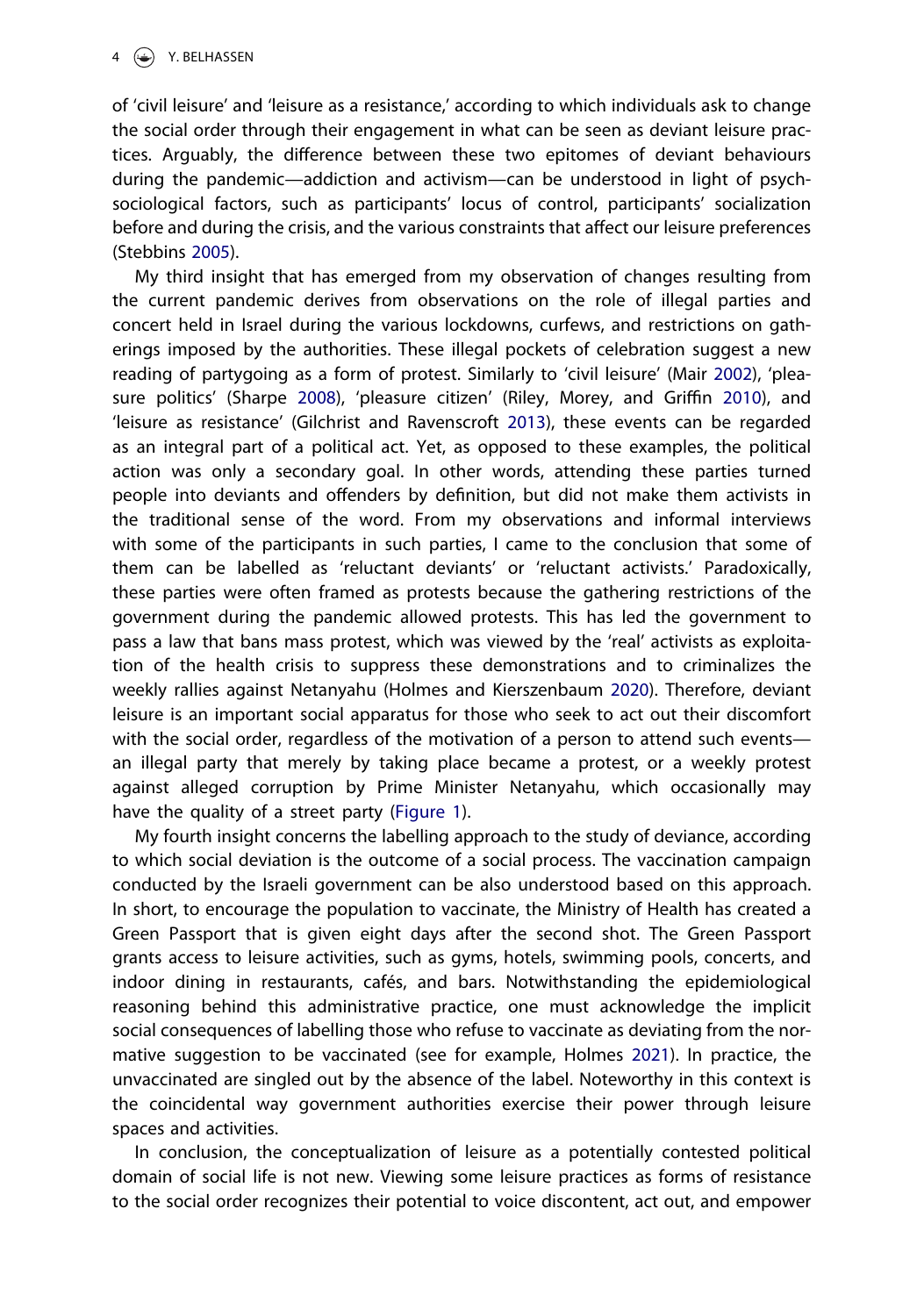<span id="page-5-0"></span>

Figure 1. A staged photo during one of the weekly anti-corruption rallies held in Jerusalem during 2020-2021. The photo is inspired by the painting "Liberty Leading the People" by Eugène Delacroix commemorating the July Revolution of 1830. The photo reproduced with permission from the photographer Sharon Avraham (www.sharonavraham.com).

individuals (Mair [2002;](#page-6-0) Shaw [2001](#page-7-5); Wheaton [2007\)](#page-7-6). Deviant leisure is a valuable concept that can help us better understand the connection between paid work, leisure, and the social order. Leisure generally serves as a mechanism that helps maintain the existing social order by its very construction as an activity whose meaning is derived from work and labour. Economic crises, which often disrupt the leisure/work balance, allow groups identified with the alternative leisure class to be a source of inspiration for alternative lifestyles, which they embody. The non-normative lifestyle shared by the diverse communities of the alternative leisure class often places some of these groups at the forefront of various social struggles. In addition, the concept of 'positive deviance' can be used to interpret the manner in which some civilleisure activities that may have been viewed as 'non-confirmative' prior to the pandemic were transferred into acceptable activities due to social interruption that occurred during lockdowns. The empirical data regarding deviant leisure activities, such as substance and porn use, indicate that the change in the balance between work and leisure may lead to an increase in deviant leisure activities occurring in the home. Rare cases in which leisure practice becomes a platform for social protest and cultural transformation, such as the parties held during the lockdowns, illustrate the potential of deviant leisure activities to serve as a playful mechanism for challenging the existing social order.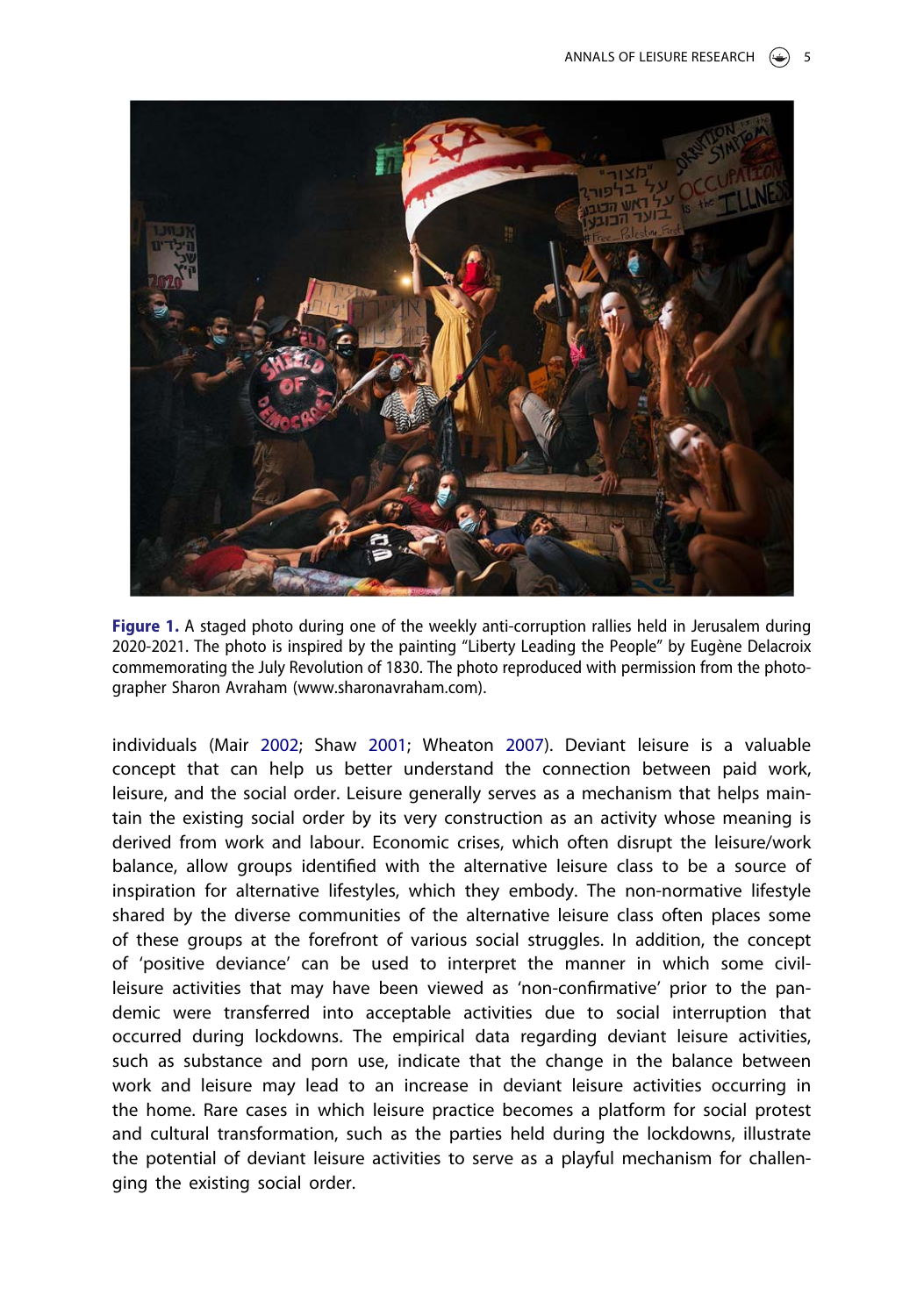#### Disclosure statement

No potential conflict of interest was reported by the author(s).

#### Notes on contributor

Yaniv Belhassen received his PhD from the University of Illinois at Urbana-Champaign in 2007, after which he joined Ben-Gurion University of the Negev. His research interests include critical theory and the sociology of leisure and tourism.

#### **References**

- <span id="page-6-13"></span>Aizman, A. [2019](#page-3-0). "The Poor Rhymes of Hooligans: The Anarchist Aesthetics of OBERIU and Pussy Riot." The Russian Review 78 (1): 45–61.
- <span id="page-6-14"></span>Barnard, A. [2004](#page-3-1). "The Legacy of the Situational International: The Production of Situations Space." Theory, Culture & Society 13 (4): 81–92.
- <span id="page-6-7"></span>Bavinton, N. [2007.](#page-2-0) "From Obstacle to Opportunity: Parkour, Leisure, and the Reinterpretation of Constraints." Annals of Leisure Research 10 (3-4): 391–412.
- <span id="page-6-10"></span><span id="page-6-2"></span>Becker, H. [1973.](#page-2-1) Outsiders: Studies in the Sociology of Deviance. New York: The Free Press.
- Blackshaw, T., and T. Crabbe. [2004.](#page-2-2) New Perspectives on Sport and 'Deviance': Consumption, Performativity and Social Control. London: Routledge.
- <span id="page-6-12"></span>CBS. [2021](#page-3-2). Labour Force Survey Data, February 2021. Accessed March 25, 2021. [<https://www.cbs.](https://www.cbs.gov.il/he/mediarelease/DocLib/2021/111/20_21_111e.pdf) [gov.il/he/mediarelease/DocLib/2021/111/20\\_21\\_111e.pdf>](https://www.cbs.gov.il/he/mediarelease/DocLib/2021/111/20_21_111e.pdf).
- <span id="page-6-16"></span><span id="page-6-3"></span>Cherkasova, M. [2020](#page-3-3). "Addiction in the Times of Pandemic." Canadian Journal of Addiction 11: 9–12.
- <span id="page-6-4"></span>Clarke, J., and C. Critcher. [1985](#page-2-3). The Devil Makes Work: Leisure in Capitalist Britain. London: Macmillan.
- Clinard, M. B., and R. F. Meier. [1998](#page-2-4). Sociology of Deviant Behavior. New York: Harcourt Brace College Publishers.
- <span id="page-6-17"></span>EMCDDA (European Monitoring Centre on Drugs and Drug Addiction). [2020](#page-3-4). Impact of COVID-19 on Patterns of Drug Use and Drug-Related Harms in Europe. [https://www.emcdda.europa.eu/](https://www.emcdda.europa.eu/system/files/publications/13130/EMCDDA-Trendspotter-Covid-19-Wave-2_1.pdf) system/fi[les/publications/13130/EMCDDA-Trendspotter-Covid-19-Wave-2\\_1.pdf](https://www.emcdda.europa.eu/system/files/publications/13130/EMCDDA-Trendspotter-Covid-19-Wave-2_1.pdf).
- <span id="page-6-9"></span>Ewald, K., and R. M. Jiobu. [1985.](#page-2-5) "Explaining Positive Deviance: Becker's Model and the Case of Runners and Bodybuilders." Sociology of Sport 2: 144–156.
- <span id="page-6-8"></span>Franklin-Reible, H. [2006.](#page-2-6) "Deviant Leisure: Uncovering the "Goods" in Transgressive Behaviour." Leisure/Loisir 30 (1): 55–71.
- <span id="page-6-1"></span>Gilchrist, P., and N. Ravenscroft. [2013](#page-1-0). "Space Hijacking and the Anarchopolitics of Leisure." Leisure Studies 32: 49–68.
- <span id="page-6-20"></span><span id="page-6-5"></span>Goffman, E. [1967.](#page-2-7) Interaction Ritual: Essay on Face to Face Behavior. Garden City: Anchor.
- Holmes, O. [2021](#page-4-0). "Covid: Vaccinated Israelis to Enjoy Bars and Hotels With 'Green Pass'." The Guardian, February 19, 2021. [https://www.theguardian.com/world/2021/feb/19/covid](https://www.theguardian.com/world/2021/feb/19/covid-vaccinated-israelis-to-enjoy-bars-and-hotels-with-green-pass)[vaccinated-israelis-to-enjoy-bars-and-hotels-with-green-pass](https://www.theguardian.com/world/2021/feb/19/covid-vaccinated-israelis-to-enjoy-bars-and-hotels-with-green-pass).
- <span id="page-6-19"></span>Holmes, O., and Q. Kierszenbaum. [2020.](#page-4-1) "Anti-democratic law': Israel bans mass protests as Covid lockdown tightens." The Guardian, September 24, 2020. [<https://www.theguardian.com/world/](https://www.theguardian.com/world/2020/sep/30/anti-democratic-law-israel-bans-mass-protest-lockdown-tightens-netanyahu) [2020/sep/30/anti-democratic-law-israel-bans-mass-protest-lockdown-tightens-netanyahu](https://www.theguardian.com/world/2020/sep/30/anti-democratic-law-israel-bans-mass-protest-lockdown-tightens-netanyahu)>.
- <span id="page-6-11"></span>Hughes, R., and J. Coakley. [1991.](#page-2-2) "Positive Deviance Among Athletes: The Implications of Overconformity to the Sport Ethic." Sociology of Sport Journal 8 (4): 307–325.
- <span id="page-6-6"></span>Labate, B. C., C. Cavnar, and A. K. Gearin. [2017](#page-2-8). The World Ayahuasca Diaspora: Reinventions and Controversies. New York: Routledge.
- <span id="page-6-0"></span>Mair, H. [2002](#page-1-1). "Civil Leisure? Exploring the Relationship between Leisure, Activism and Social Change." Leisure/Loisir 27 (3-4): 213–237.
- <span id="page-6-15"></span>McGarry, A., I. Erhart, H. Eslen-Ziya, O. Jenzen, and U. Korkut. [2019.](#page-3-1) The Aesthetics of Global Protest: Visual Culture and Communication. Amsterdam: Amsterdam University Press.
- <span id="page-6-18"></span>Mestre-Bach, G., G. R. Blycker, and M. N. Potenza. [2020.](#page-3-5) "Pornography use in the Setting of the COVID-19 Pandemic." Journal of Behavioral Addiction 9 (2): 181–183.